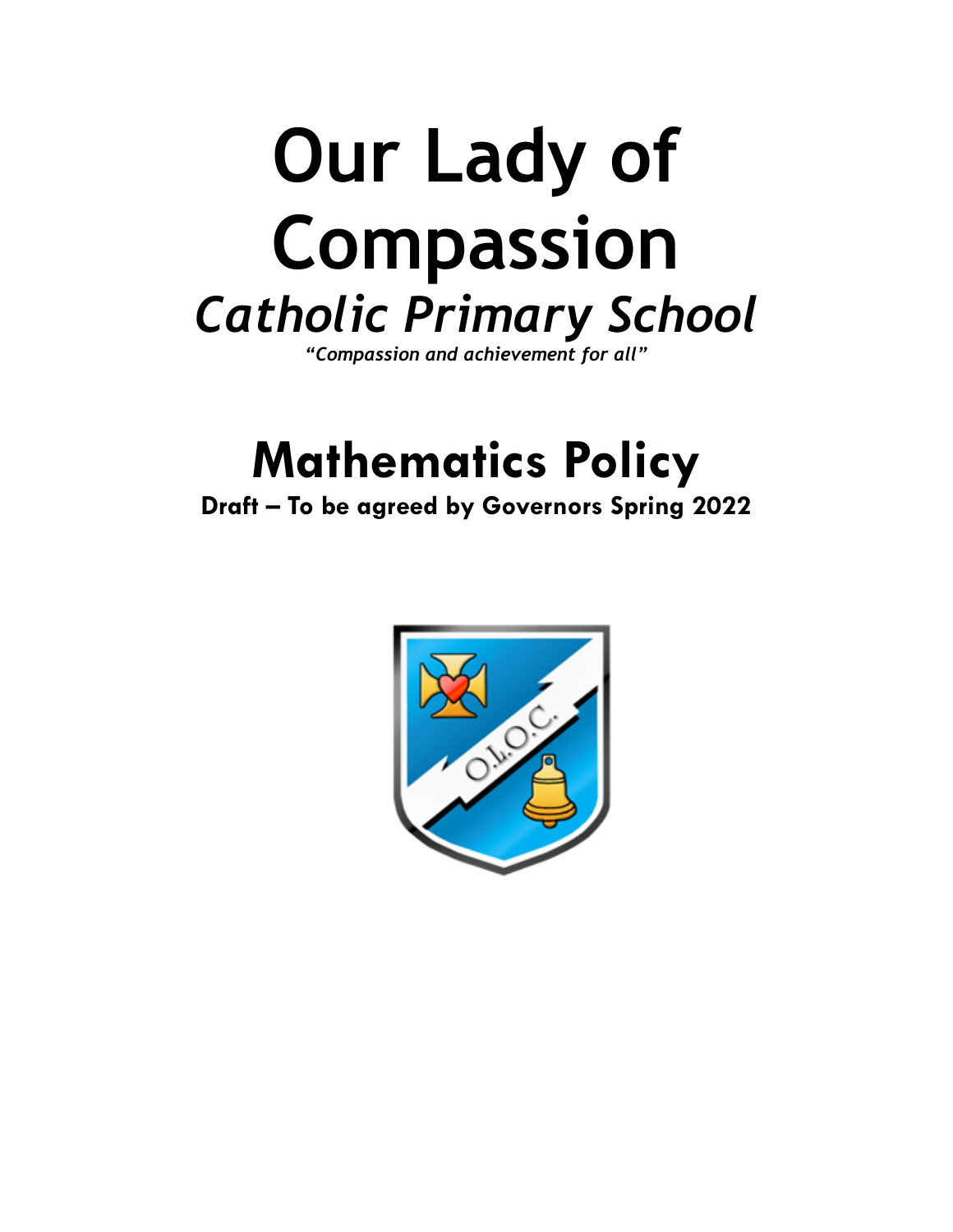# **Statement of Intent**

At Our Lady of Compassion, we have very high standards of expectations from both teachers and pupils. We would like to create an environment where children are positive and enthusiastic towards Maths and enjoy being challenged, whilst developing strong mathematical skills and *resilience* towards problem solving. Through this, we believe that children will be engaged with Mathematics and flourish to reach their potential.

# **We aim to do this by:**

- Fostering and nurturing a curiosity towards the subject that will stay with the children for the rest of their lives.
- Providing 'real life' opportunities so pupils make links and understand its purpose.
- Providing opportunities to apply their mathematical knowledge to other areas of the curriculum confidently.

We want children to develop fluency, reasoning and problem solving skills across the mathematical curriculum and therefore creating children who are confident and competent mathematicians. Thus making their transition to high school seamless and also increasing their *employability* in the future.

# **Scheme of work:**

At Our Lady of Compassion, we use the White Rose Maths from Reception (EYFS) to Year 6. Teachers use WRM to guide their own daily planning and they use assessments based on their classes strengths and weaknesses to ensure that the scheme is unique to the class. The scheme plans blocks (units) of work topics that build-up during the course of the year, so that children can progress and achieve.

We also use Classroom Secrets, this scheme runs in-line with White Rose Maths and has supporting resources to use, as well as additional reasoning and problem solving to challenge pupils within their age related learning. At Our Lady's, we use Nrich Maths to help develop pupils' strategies in solving problems. These extra resources can run alongside or in addition to White Rose Maths. Every child has a TTRockstars account and each teacher will allow children time within the curriculum to practise their times tables using the software. Learning by Questions is a platform for teachers to use within or as a lesson that uses a range of questions from fluency, reasoning to problem solving. A teacher can use this to help aid assessments of a child as it gives 'live'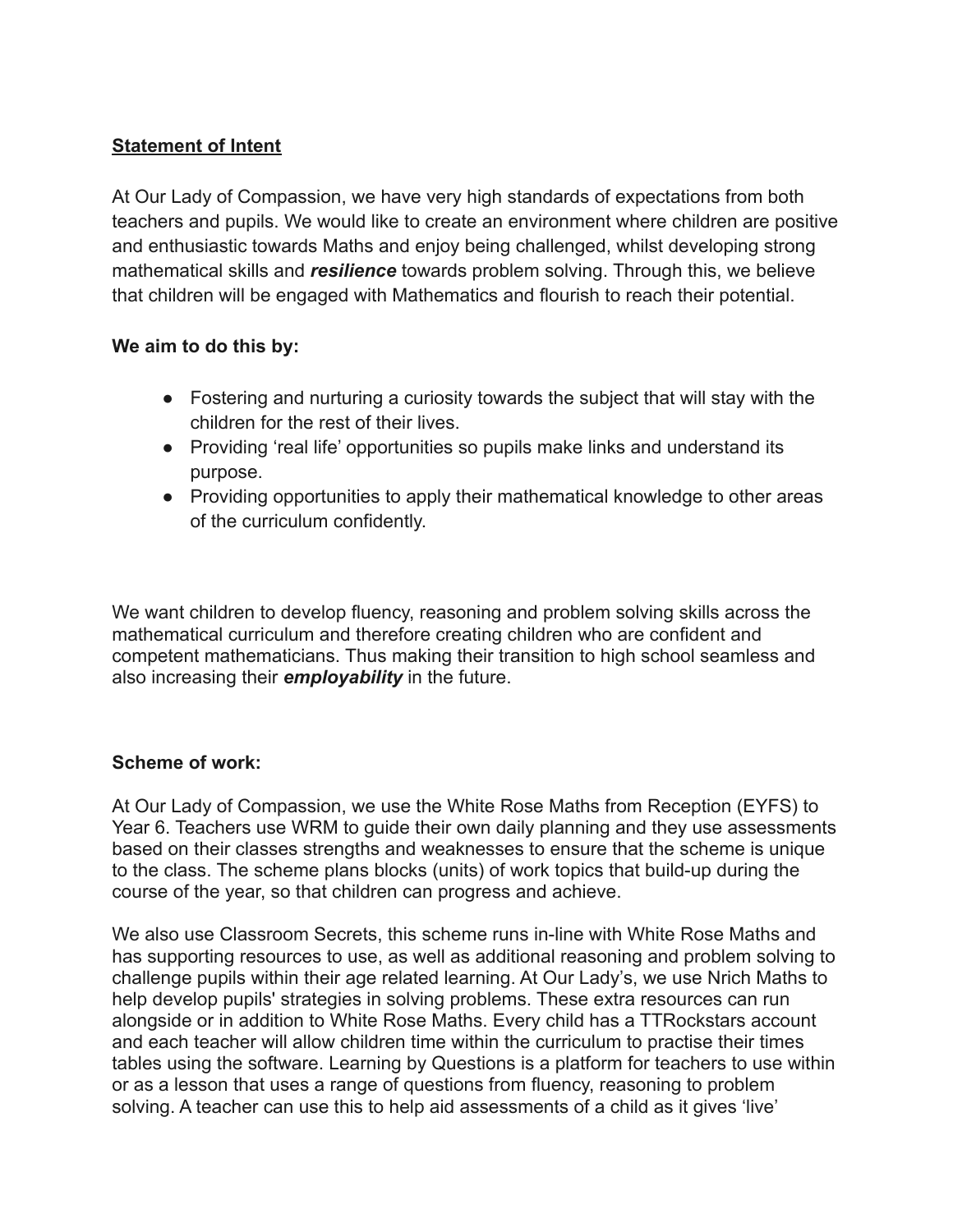assessments on children across a range of areas instantly. This platform can slo be used to reduce marking for teachers in line with government initiatives to reduce teacher workload.

#### **The learning strategies teachers use:**

It is important that children are allowed to explore Maths and present their findings not only in a written form but also visually and verbally; to that end the school will adopt the concrete, pictorial and abstract approach.



# *Ref: mathshub.org.uk*

This will allow the children to experience the physical aspects of Maths before finding a way to present their findings and understandings in a visual form before relying on the abstract numbers. Within every lesson, key vocabulary is shared, discussed and explained and children are encouraged to use it when discussing in lessons and reasoning in books. Within the lesson, pupils are encouraged to use resources and equipment (concrete manipulatives) and models and images, concrete, pictorial and abstract. Teachers use careful questions to draw out children's discussions and their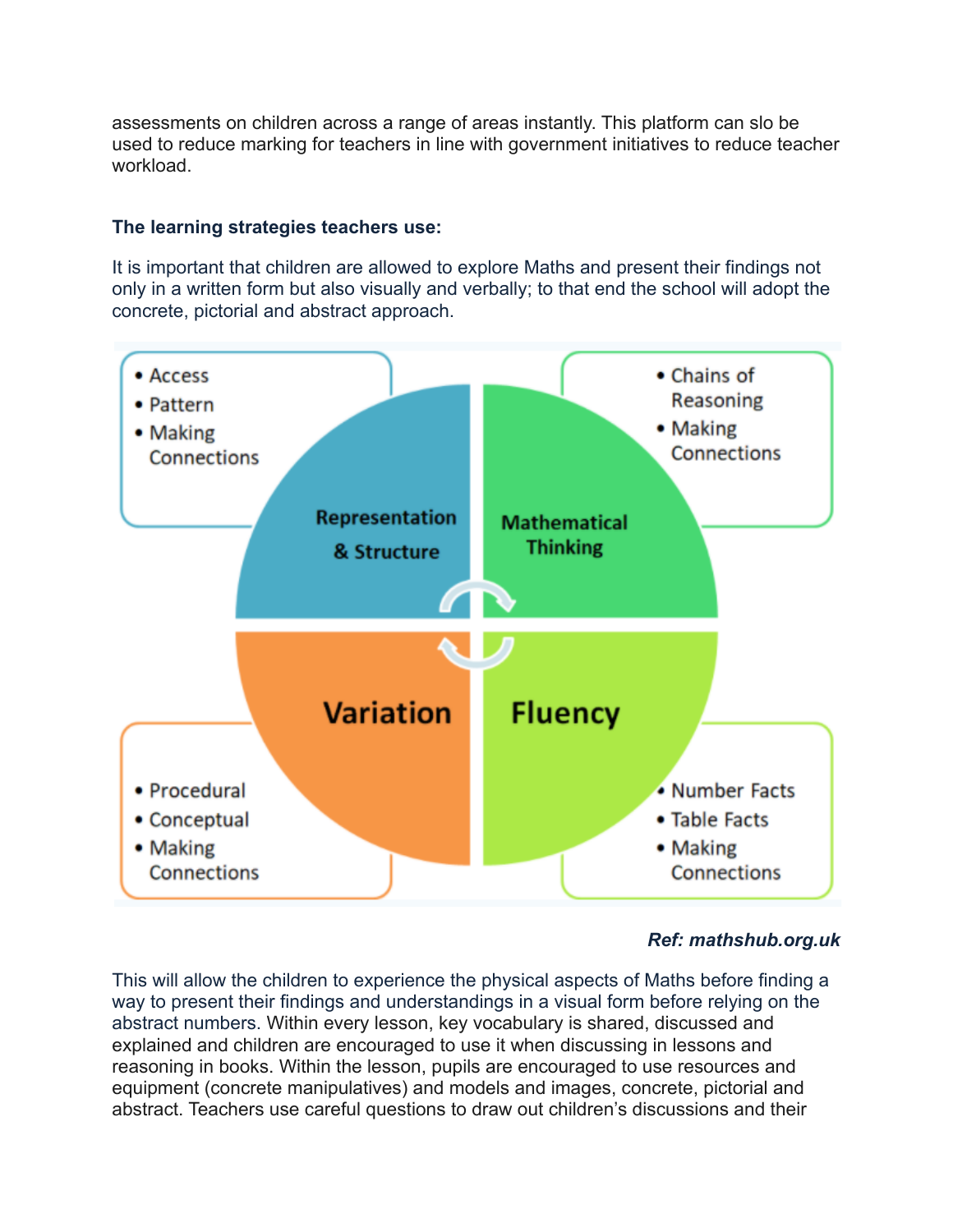reasoning. The class teacher then leads children through strategies for solving the problem, including those already discussed. Independent work provides the means for all children to develop their fluency further, before progressing to more complex related problems allowing them to reason and problem solve.



Teachers at Our Lady's attend staff meetings that regularly have a Maths focus, and which provide information on current thinking, introducing staff to new teaching methodologies and ideas. The school has been involved with North West Maths Hub for Learning in relation to the teaching of Mastery.

It is important that parents and carers are actively involved in the children's education. In order to help keep them informed of what is happening within school, we use social media, such as Twitter. Each teacher has a personal account and parents may follow their child's learning. Each subject also has an account, for example @OLOCmaths, which retweets all the maths that is happening around the school. We also tweet information pertaining to current competitions.